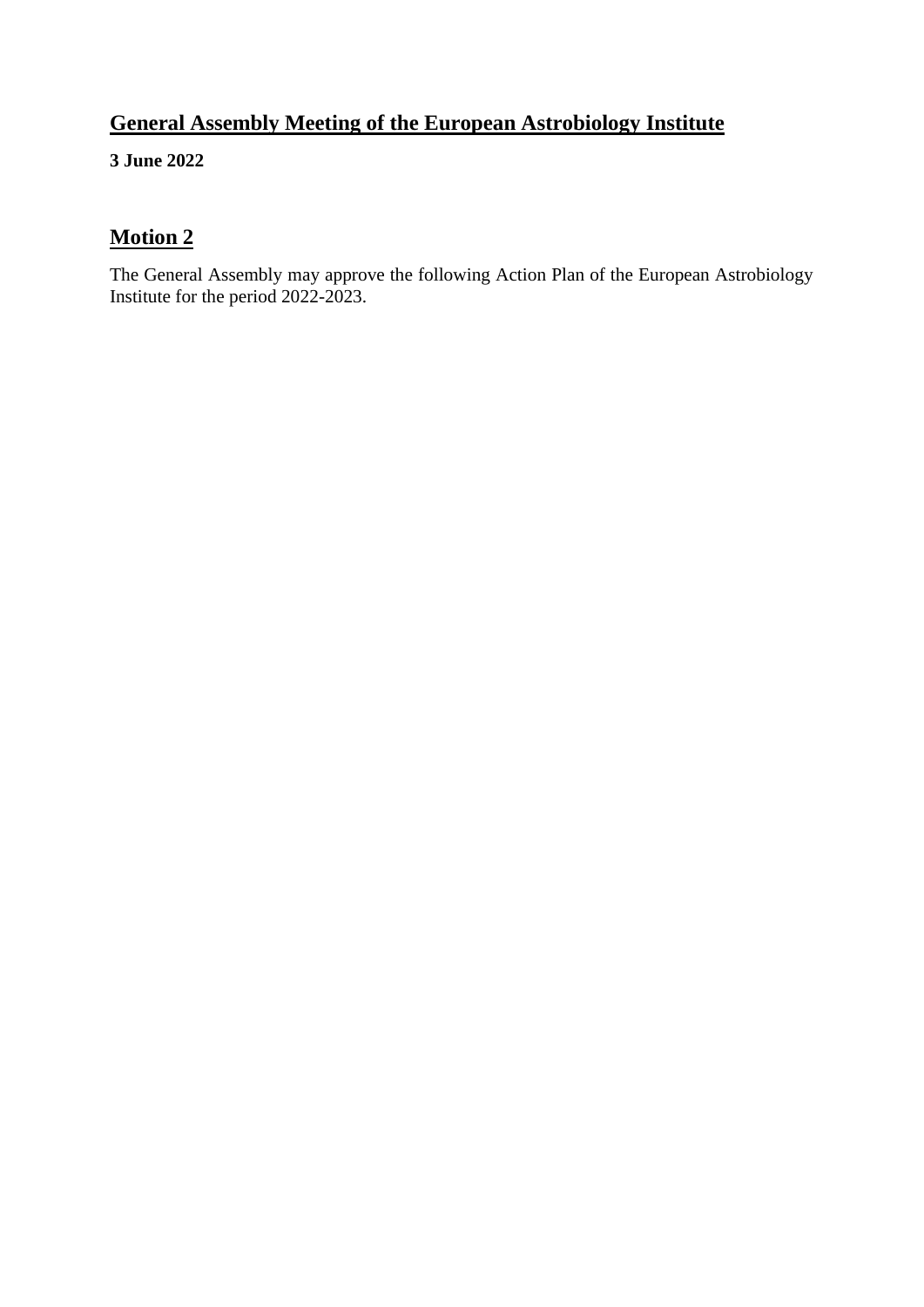# **Action plan for the European Astrobiology Institute**

Period 2022-2023

#### **Recruitments of institutions**

Although we have a very solid basis of membership, we will try to extend our number of Participating Institutions. We especially use BEACON 2023 to recruit further institutions, which will continue up to summer 2022. Such large conferences are a very good opportunity to recruit new members. Furthermore, we have started discussions with the University of Aix-Marseille regarding a membership of that institution. The University of Aix-Marseille also plans to initiate a Graduate school on Astrobiology and the EAI will cooperate with them on that issue. A first visit of the EAI Chair with representatives of Aix-Marseille will take place in June.

#### **Fourth General Assembly**

The fifth General Assembly is planned to take place at La Palma Princess Hotel, Fuencaliente de La Palma (ES) from 8th to 12th May 2023. A field trip to astrobiologically interesting sights the Canary Islands will be organised for interested participants after the conference. If the volcanological situation permits it, we will visit the lava field of the La Palma eruption. addition, there will be a 3 days satellite meeting for students and early career scientists just before the assembly. This will be organised in cooperation with AbGradE. Co-funding will be applied for from Europlanet and the French Astrobiology Society. A team of 7 early career scientists will act as the Scientific Organisation Committee for the event. An ample outreach programme is planned together with the community of Fuencaliente. For the general public we plan to organise a science, star-gazing and music night on Saturday before the conference. Any profits of this event will be for the benefit of the victims of the eruption. Possibly contributing artists have already been approached. Also, an astrobiology-centred games afternoon is planned for the "ordinary" guests of the conference venue. An excursion to telescopes at La Palma and to the new eruption site is also envisaged for the conference attendees.

We also cooperate with the Municipality of Fuencaliente in organising an exhibition about astrobiology at the new visitors centre near the crater of the San Antonio eruption from the  $17<sup>th</sup>$ Century. Detailed plans of the site have already been made and the EAI Chair as well as members of the WG on Outreach, Media and Corporate Identity have already discussed possible plans as with representatives of the municipality of Fuencaliente in spring 2022.

Apart from taking an active role in the organisation of BEACON 2023, the EAI workshops and summer schools, giving seminars and holding on-line scientific meetings, the Working Groups also plan some special events and activities. The plans for the different scientific Working Groups and Project Teams are depicted as follows: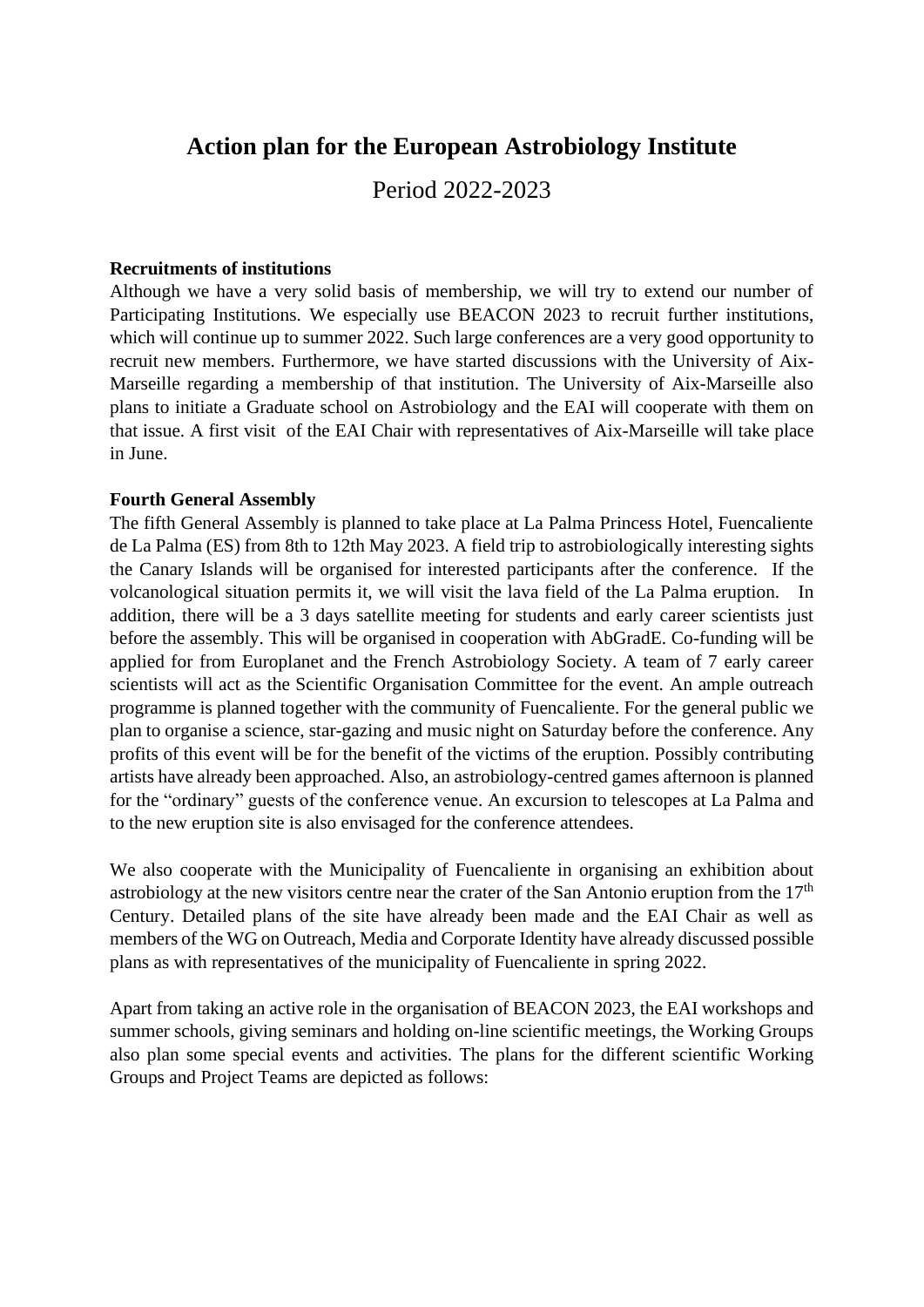## *Thematic WG: Formation and Evolution of Planetary Systems and Detection of Habitable Worlds*

The main activities for the rest of 2022 include the completion of the collaborative paper entitled: "Habitable Worlds: Formation, evolution, detection and characterization". The article will be submitted to the Space Science Reviews. The WGs adopted the following work-plan and timeline for the preparation of our review paper:

| 18 March:           | Online meeting of all the section coordinators (or their proxies),                                                                         |
|---------------------|--------------------------------------------------------------------------------------------------------------------------------------------|
|                     | done                                                                                                                                       |
| $14 - 30$ March:    | Preparation of the zeroth drafts of the sections (meetings of the<br>writing teams, distribution of tasks, accomplished).                  |
| 31 March:           | Finalisation of the zeroth drafts (detailed structure of the sections<br>including subsections, topics that will be addressed, and writing |
|                     | assignments, some thoughts about the key figures to be included).                                                                          |
| 1 April $-2$ June:  | Continuation of writing (meetings across different teams, linking                                                                          |
|                     | the sections, done).                                                                                                                       |
| 3 June:             | Presentation of the first draft - General Assembly: Höör, Sweden.                                                                          |
| Until 10 September: | Continuation of writing and revisions                                                                                                      |
| 16 September:       | Submission of the paper.                                                                                                                   |

The choice of the publishing option (open access or normal) should be discussed.

The WG further plans to organise the Splinter Meeting: Habitable Worlds and Exploration of the Solar System during EPSC 2022 in Granada, Spain (18 – 23 September 2022). Also, the WG will start working on the Working Group page at the EAI Website. Sergio Monai and Erica Bisesi are the WG webmasters.

The EAI summer school "Formation and evolution of planetary systems and habitable planets", which was supposed to take place on August 19-26, 2020 in the Faculty of Physics, Astronomy and Informatics of the Nicolaus Copernicus University in Toruń (Poland) will be organised in 2023.

## *Thematic WG: Planetary Environments and Habitability*

The main activities for 2022 and 2023 include the completion of the collaborative paper entitled: "Habitable Worlds: Formation, evolution, detection and characterization". The regular meetings set up in order to monitor the progress and discuss the particular scientific questions covered in the article will be continued. It is planned that the work will be completed at last util BEACON 2023. During the process of writing, some of the already identified scientific topics included in the content of the paper will be transformed into well-defined research projects to be carried on after the work on the article has been completed.

## *Thematic WG: The pathway to complexity: From simple molecules to first life*

During the very successful WG workshop at Heidelberg in early May 2022, several possible themes which the WG should be focusing on have been identified. Those include:

- Compartmentalisation and forming first cells
- Nitrogen chemistry and its role in the formation of complex molecules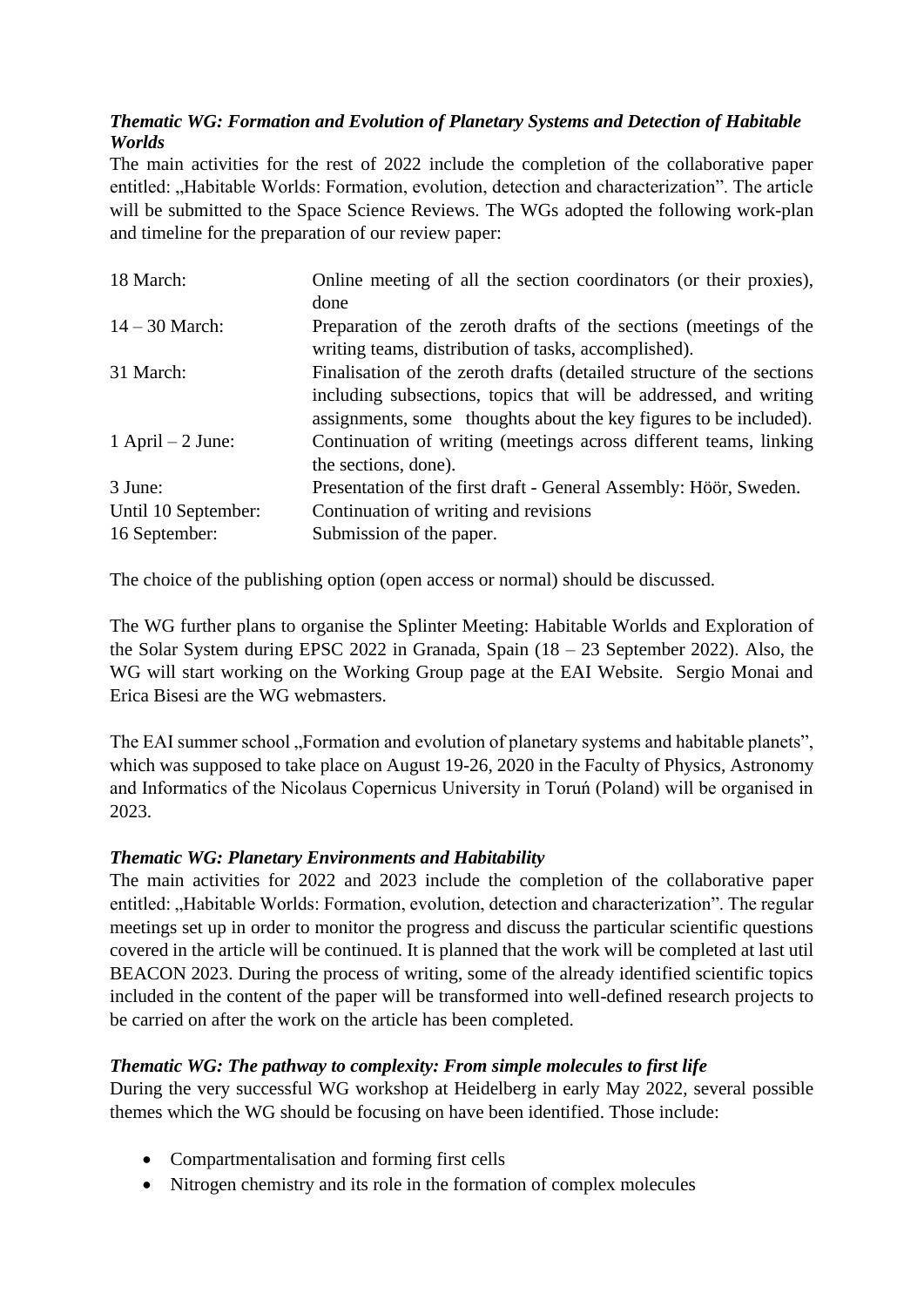The emergence of homochirality

Since the WG is rather large, the formation of sub-groups covering the above-mentioned themes will be envisaged and leaders will be appointed. This process will take place over summer 2023. It will also help to organise the WG in an efficient way. The subgroups will be encouraged to apply for funding of future activities from appropriate sources (ISSI, COST Action)



Workshop: "The pathway to complexity: From simple molecules to first life", 2-6 May 2022, Heidelberg, Germany.

## *Thematic WG: Early life and life under extreme conditions*

The WG "Early life and life under extreme conditions", in collaboration with EANA members and local Azores scientists, will finalize the organization and conduct the workshop "Life Below the surface" in the Azores on October  $25<sup>th</sup>$  to  $27<sup>th</sup>$  2022, followed by a 5-days fieldtrip to different islands where sampling for scientific research will be possible. Topics addressed will include: the characteristics of sub-surface habitats on Earth and possibly beyond; the early evolution of subsurface life including its possible role in the emergence of life; the diversity, metabolisms and survival strategies of subsurface life on Earth, and the possibility of extraterrestrial sub-surface life and its detection. A session will be dedicated to discussion about knowledge gaps and future research to develop. After this workshop, there will be a fieldtrip to the islands of Terceira, Pico, Faial and São Miguel, where participants can visit and sample at interesting field sites (solfatares, lava caves, hot springs, recent lava fields etc.). The WG will also participate to the organization of BEACON 2023, propose thematic scientific sessions and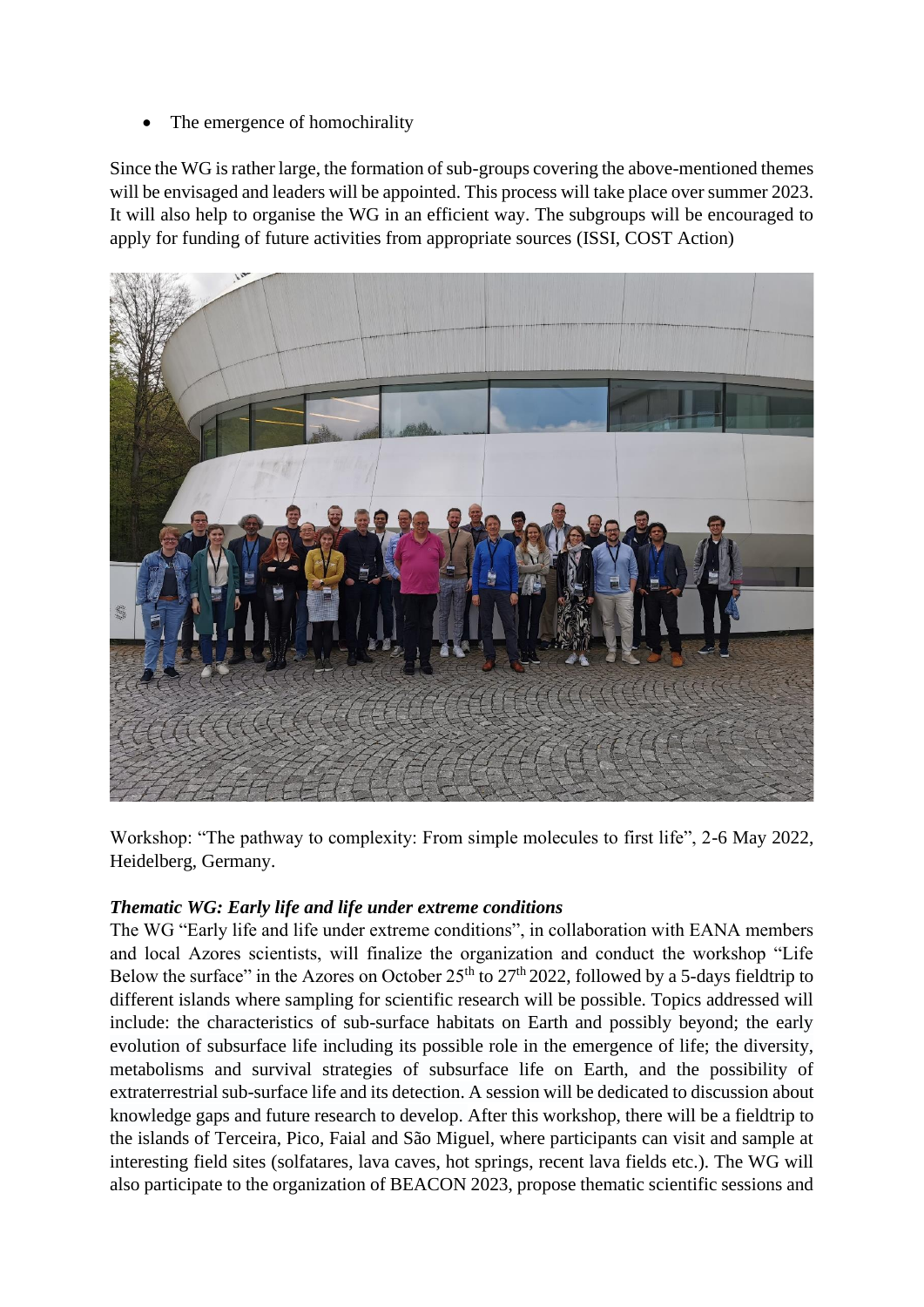also plan discussion time for future activities for the whole WG. The WG will also encourage its ECR members to organize an online meeting on a specific topic of their choice. The WG will continue its activities in the ISSI working group "TOWARDS A UNIVERSAL TRACERS PORTAL".

### *Thematic WG: Biosignatures and the detection of life beyond Earth*

The working Group has to be reorganized itself after been constituted in 2020 because new members joined and long Covid-break. The website pages for the working group has to be created and a website responsible has to be nominated. The WG is planning two online workshops in autumn and winter 2022/23 on the topic "astrobiology in future space missions with the main task to search for life", particularly because of new plans and changing or postponed mission plans (ExoMars postponed? / NASA, New Frontiers, ESA Large missions). Activities of the Working Groups will be organised in cooperation with the Project Team "Tracing Life and Identifying Habitable Environments". A summer school on "Biosignatures and the detection Life on Mars" will be held in 2024 in Iceland in 2024 and the WG will take an active role in its preparation. Also, the General Assembly 2024 will be held in Iceland and the WG will be involved in its preparation. This will be followed by a field trip to Mars analogue landscapes in Iceland.

## *Thematic WG: Historical, philosophical, societal and ethical issues in astrobiology*

The activities of the Working Group will focus on the carrying out of two events in late spring 2022, namely a summer school entitled "Life on Earth and Beyond" and the workshop on "Astrobiology and Society" to be organised in Höör in the days following the summer school, allowing interested scientists and students to attend both events with only one travel. Furthermore, virtual workshops will be held on the focus subjects. A further workshop on legal, societal and ethical questions concerning the commercialisation of space is planned to take place in Kiruna (SE) in 2023 or 2024.

#### *Training (European Astrobiology Campus)*

The second round of the EAI Academy will be starting in October 2022 and continue into 2023. It will comprise a series of 16 didactic talks on a range of topics to be decided on in June 2022. First ideas contain

- Missions to explore exoplanets
- Mars Sample Return
- Extreme environments on EARTH
- Lab simulations of planet and satellite atmospheres

Again, the seminars will be offered for free and will be streamed online every two weeks. Each session will include a 30-40 minutes didactic talk given by an expert. The talk will be followed by about 20 minutes of questions and answers. The EAI Academy seminars will be broadcast online via zoom and the sessions will be hosted by the Center for Astrobiology (CAB). At the end of the series, students will be asked to write a review or encyclopaedia entry about a subject of their choice covered by the seminar. The University of Tartu will award 3 ECTS credits to persons who have attended at least 5 seminars and completed either a review or encyclopaedia entry. Both tasks are peer-reviewed for acceptance.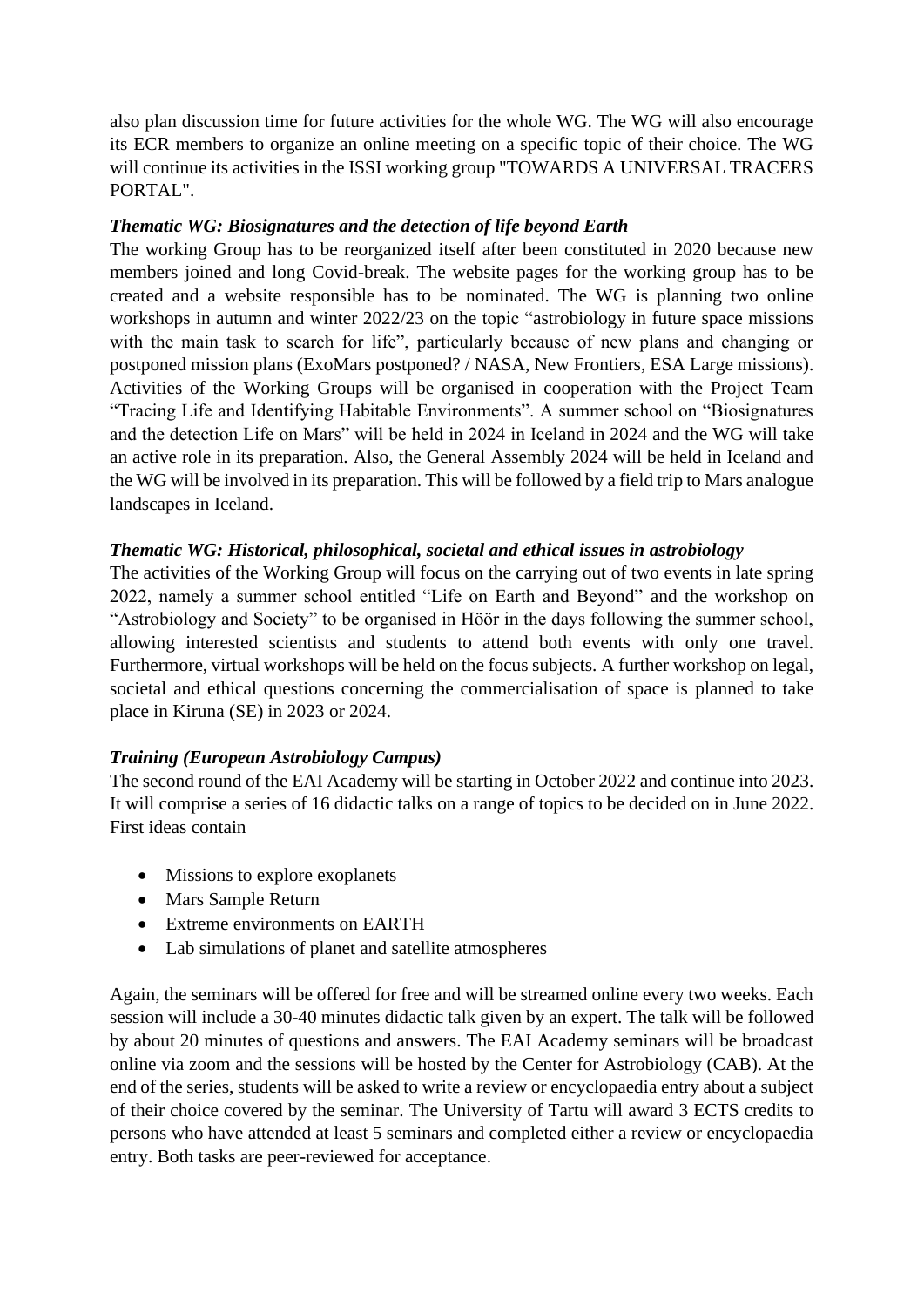The RED'23 will be held in Le Teich (France) in early spring providing basic training in astrobiology. It is hoped that it can be held in the same format as under pre-pandemic conditions.

In autumn 2022 there will be a training school on *Volcanism, Plate Tectonics, Hydrothermal vents and Life on Early Earth.* This will be organised together with the colleagues from the University of the Azores. The focus will be an introduction into history of early life on Earth and the influence of geodynamic processes on life and the role of volcanism, plate tectonics and hydrothermal vents in the emergence of life.

The summer school on "*Formation of planetary systems and detection of habitable planets and moons*" will take place in Torun (PL) in summer 2022. Visits of interesting sights (Morasko impact crater), museums and group work on outreach will be integrated into the programme of the summer school.

There will be also a training workshop again on "Micro-and nanosatellites in planetary science" which will take place in Tartu (EE) in the first 2 weeks of August 2022. It will contain 2 parts: one introductory part for the newcomers and one discussion and workshop part for the existing teams of scientists and the newcomers alike.

Administratively, a leading group (board) of the European Astrobiology Campus will be installed consisting of both students and faculty members alike. This will ensure that students and early career scientists are involved in the planning of training events at the early stage. Also, the website of the European Astrobiology Campus will be relaunched.

## *Activity WG: Field sites and Field Site Managements*

One of the most important tasks will be the preparation of the two fieldtrips, the one at the Canaries after the General Assembly and the one at the Azores in October/November 2023 . Other plans on a longer range are as follows:

## *1. Creation of Official Field sites*

We plan to create official field sites of the EAI for which the institute provides detailed information to the community. Characterisation of an official field site should be:

- Availability of detailed information on the web about field sites, infrastructure and red tape
- Lab and logistics infrastructure at local universities
- Cooperation with citizen scientist and other organisations
- Use of field sites for training events possible
- A dedicated field officer or more acting as a point of contact, to provide specific information of the given site and to support scientific and logistical planning for the activity at the given location.

Based on the Research Infrastructure proposal that has been submitted and that includes some field sites, the following field sites are envisaged:

- Azores (lava caves and solfatares)
- Iceland (lava caves, hot springs, glaciers, hydrothermal systems Mars-analogue landscapes)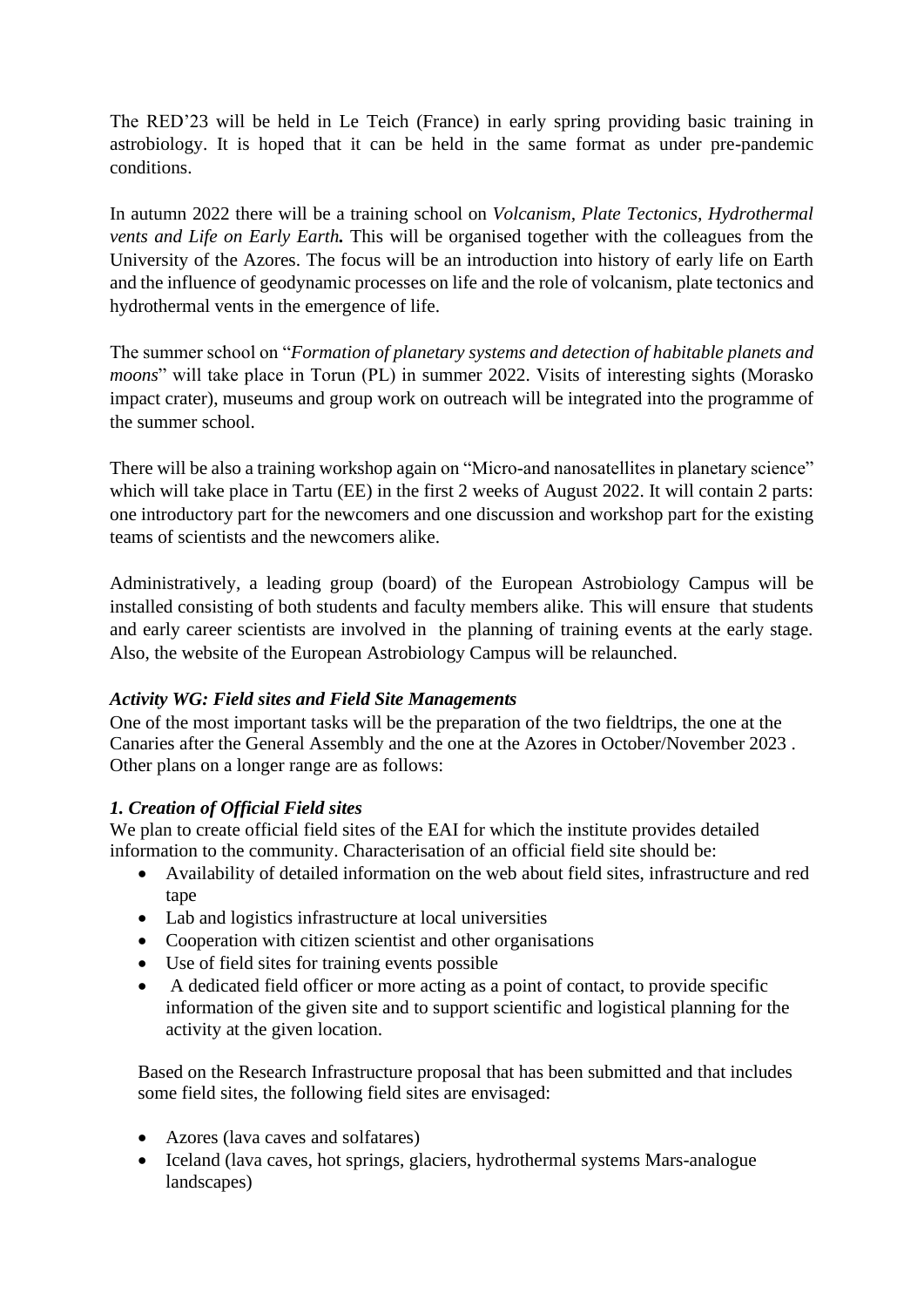- Romanian caves (ice caves, caves with special environments)
- Southern Italian volcanic areas (Pantelleria, Liparian Islands) in cooperation with the ROBEX alliance in Germany
- Greece: Santorini, Milos, and Nisyros Islands.

We will use the Azores as a first example of creating an official field site of the EAI. The EAI Chair will meet representatives of the University of the Azores, the local government and the very active speleologist society "Os Montanheiros". Based on experiences with previous expeditions, a strong cooperation between the EAI, the University of the Azores and "Os Montanheiros" has developed. Also, the University of the Azores possesses an important infrastructure which can be used by researchers in future expeditions (and have already been employed in an expedition of young scientists and students). The Fieldtrip after the workshop on the Azores in October 2023 will be used to introduce European Researchers into the sites available at the Azores. We will also create a website about the sites including information about the sites, the infrastructure available and the necessary red tape to perform field work. We will also recruit a voluntary "Field Site Officer" from the University of the Azores staff to coordinate our efforts.

#### **2. Protection of field sites**

Another area of activity also will be lobbying work for protection of field sites cooperation with the WG on Funding and Policy. Many sites are endangered due to careless visitors and ruthless industrial and touristic exploitation of astrobiologically relevant field sites. Here we can be really active and with some powerful organisations in our institute we should also have a greater weightto get our voice heard than individual organisations and scientists. We will try to establish a constant dialogue with the Azorean authorities to increase awareness and protection of field sites

#### **3. Preparation of field sites for Mars Sample Return**

The task will be to develop Mars-analogue field sites for that mission, together with scientist and organisations active in the mission and with the Project Team on Mars Sample Return. The EAI Chair has established a cooperation with researchers at the University of Akureyri who are specialists in Mars-analogue field sites in Iceland.

#### *Activity WG: Outreach and corporate identity*

One major task was the design of the new website, which is now running. It is the task of the Working Groups to appoint webmasters and to create their individual subpages.

In addition, the WG will organize outreach events at BEACON 2023 in La Palma, to benefit both the locals and tourists at the site: a panel discussion about life in the universe, a sciencemusic evening, a stargazing night, and an astrobiology bingo for children.

We have formed a Project Team "Astrobiology and Art" which will be involved in those activities. The team consists of both artists and scientists. Tasks of the team will be to organise cultural events (music performances, art exhibitions, etc.) to promote the EAI and to use art as a means to spread interest to science amongst the public. For 2024 a workshop on "Impacts and their role in the evolution of Life" is planned in Nördlingen (DE, siet of the Ries impact crater) and in the frame of this workshop an exhibition on "Impacts in arts" will be organised in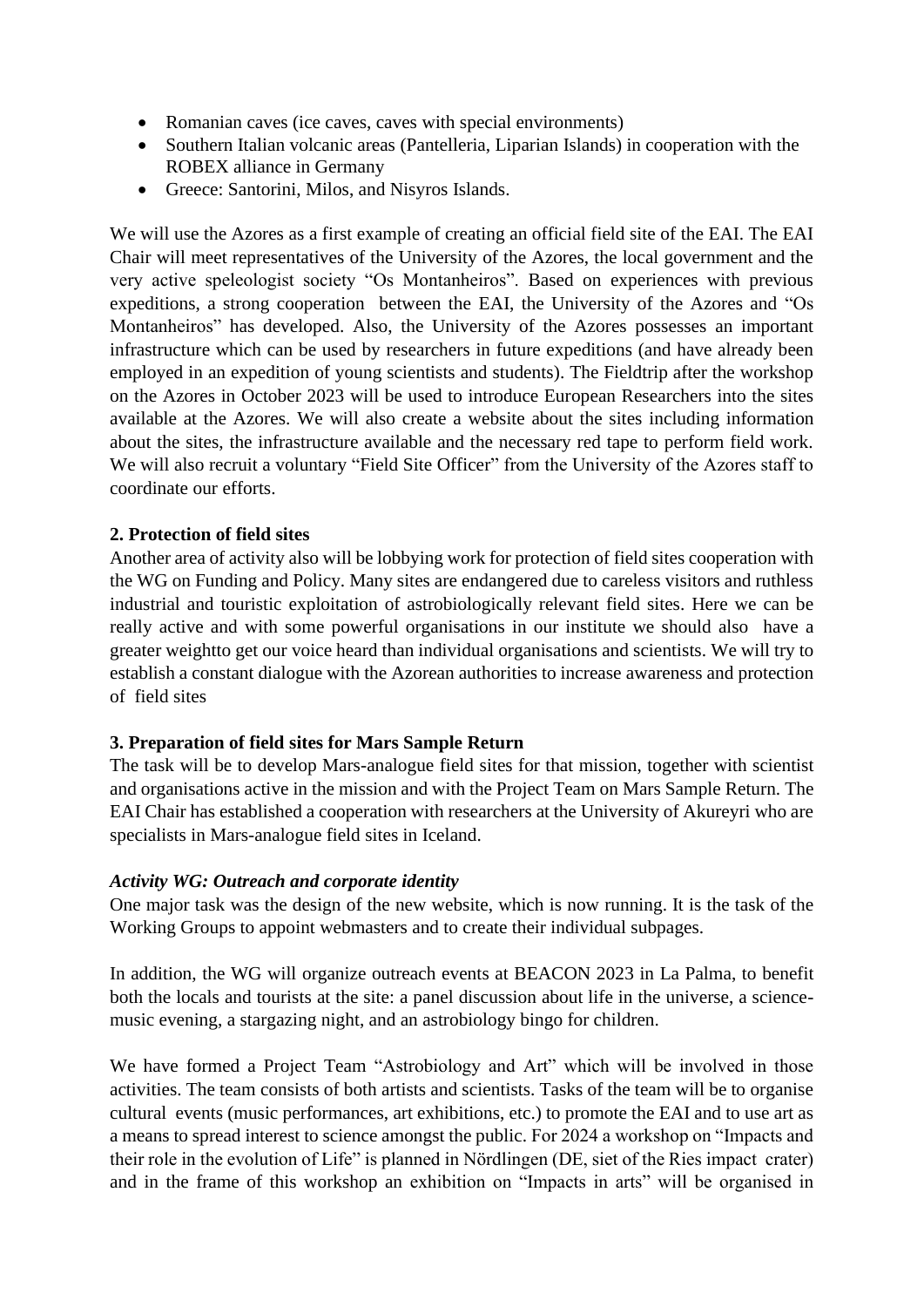cooperation with a local museum. Impactors (comets and meteorites) have long inspired artists and stones produced by impacts have been used by artists (one of the project team members is a Swedish artist using breccia from the Siljan impact as material for his sculptures) . Participants of the summer school "Impacts and their role in the evolution of life" will be involved in the preparation.

During the workshop organised by the WG "*Early life and life under extreme conditions" an*  exhibition on life in lava caves will be organised for the general public.

We will also continue and extend the already very successful work with social media (LinkedIn, Facebook, Twitter): Working Groups will be encouraged to take a stronger role in the presence on Social Media.

## *Activity WG: Dissemination and Intellectual Output*

On-line seminars on a biweekly basis or at least monthly basis by the EAI are planned to continue. These can concentrate on the focus themes of the working groups and other hot topics in astrobiology. The WGs have come in with suggestions for speakers and time slots have already been filled until June 2022 and we are confident to find speakers for the remaining time of 2022 and 2023.Those activities are good advertisement of the EAI and create an active life of the Working Groups and Project Teams even under those difficult times.

As in 2021 and 2022, special efforts will be made to allocate seminar slots to early career and, especially, female researchers. Thus, the very good gender balance in our seminars can be kept.

#### *Activity WG: Education*

Education activities will carry on collecting astrobiology related educational materials and add a list of materials from non-EAI affiliated sources that are freely available. An important tool is also the Youtube channel with the seminar talks and the EAI Academy lectures. Those have now grown to a remarkable number and there are many views recorded. Furthermore, the WG will contribute to outreach and education activities during the next GA in 2023.

## *Activity WG: Funding and policy*

The WG will focus on the following themes:

- Funding possibilities
- Co-operations with astrobiology organisation outside Europe
- Protection of field sites
- Mars Sample Return Mission

It is very vital that EAI entities are alerted to future funding possibilities on European, regional (e.g. Nordic) and national level. It is also important to work proactively to include astrobiologyrelated issues into funding and research programmes. The EAI will collaborate with Europlanet in order to create a regular newsletter on possible funding opportunities. The WG will also resume the discussion about partnership agreements with ACA (Australia), SETI (USA) and ELSI (Japan), which was halted due to the pandemic situation. Together with ELSI we plan to submit a bid for a core-to-core collaboration of the JSPS.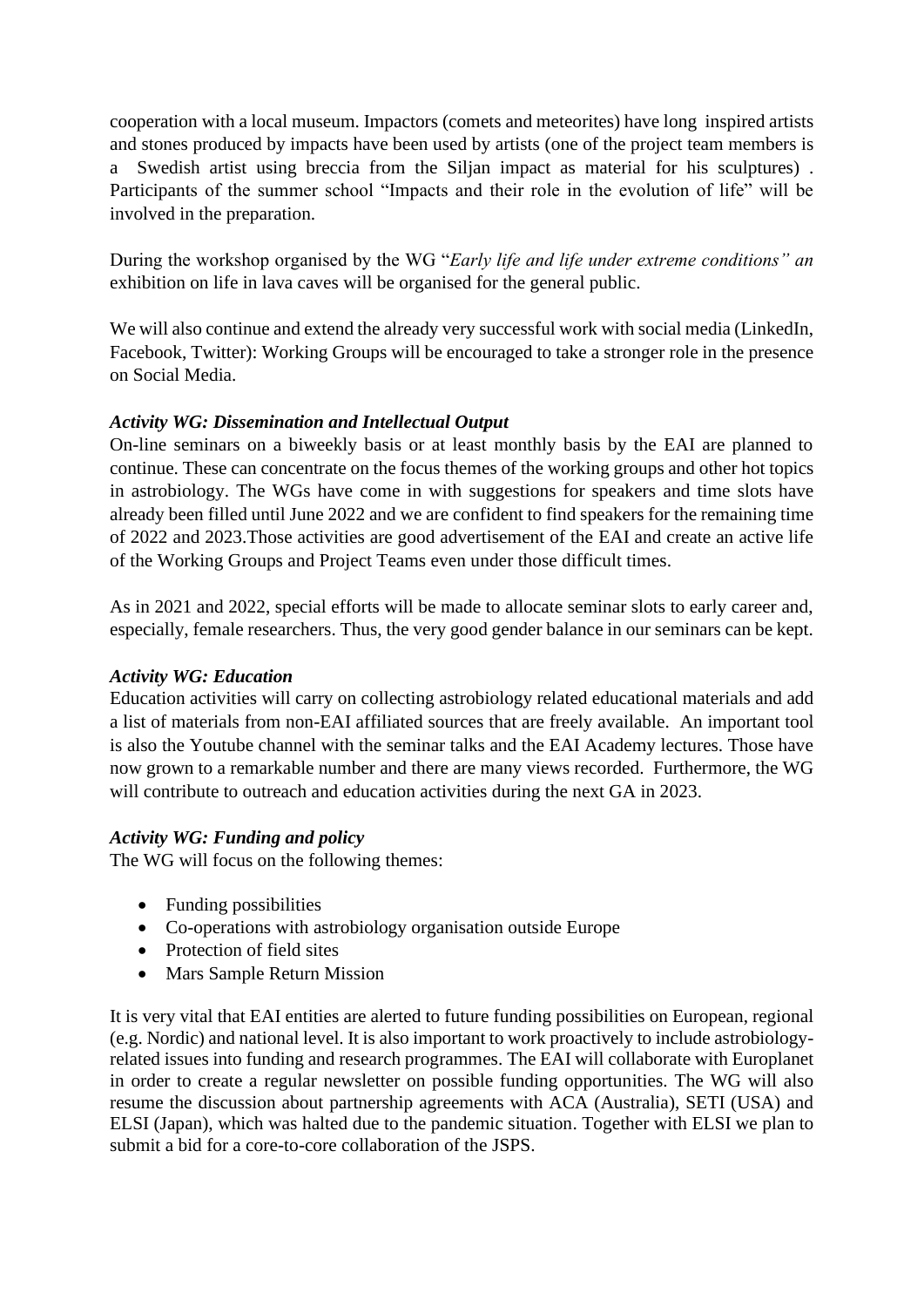One area of activity will be lobbying work for protection of field sites. The WG will also address political issues concerning the Mars Sample Return These will also be discussed at the meeting in late summer 2022. The WG will also inform EAI entities and their members about relevant policy documents concerning the mission. Concerning the Horizon Europe programme, the EAI will resubmit the proposal for a "Starting Community Grant" in 2022/2023.

### *Activity WG: Industry Liaison*

The following plans are envisaged for the coming years:

- Providing general information about issues concerning industry academia collaborations (both on the web at the EAI website, at scientific meetings and through personal contacts addressing academia as well as industry) including:
	- **o** Planning of academia- industry collaborations
	- **o** Forms of collaboration
	- **o** Co-supervision of students
	- **o** Grants for industry academia co-operations
	- **o** Patent issues
	- **o** Interested cooperation partners from academia and industry
- Gathering and highlighting examples of successful partnerships between academia and SME/industry
- Alerting the scientific community as well as interested companies to call deadlines for funding of grants focusing on or including industry – academia partnerships
- Providing support for writing proposals for funding of industry-academic co-operations
- Co-organising training events in generic skills for early career astrobiologists in cooperation with the European Astrobiology Campus
- Helping to raise sponsoring of meetings
- Organising information events on "Careers in space technology and biotechnology for astrobiologists" at a regular basis
- Organising fairs and stalls of companies around large events
- As a long-term project: Providing a database for industry academia collaborations containing:
	- **o** Short presentations of companies interested in cooperation with higher education and research institutions
	- **o** Presentations of research groups and institutions interested in such co-operations
	- **o** A listing of open internships and Ph. D. research positions of astrobiological relevance that are available
	- **o** A listing of companies at our website that are willing to participate in proposals for EU projects (This might make it easier for scientists to find industrial partners)
- Create long-standing co-operations with enterprises (especially SMES) engaged in
	- o Ecotourism: training guides and improving knowledge inside companies about the field sites and their ecosystems to foster site preservation and to improve the performance of them and their marketability and benefit to local communities
	- o Providers of lab equipment: improving supply chains to enable efficient lab and field site use, especially to institutions in remote areas and Lessrepresented member states
	- o Biotechnology companies: to ensure that marketable research results are exploited by European companies in a sustainable and environmentally friendly way respecting General Data Protection Regulations.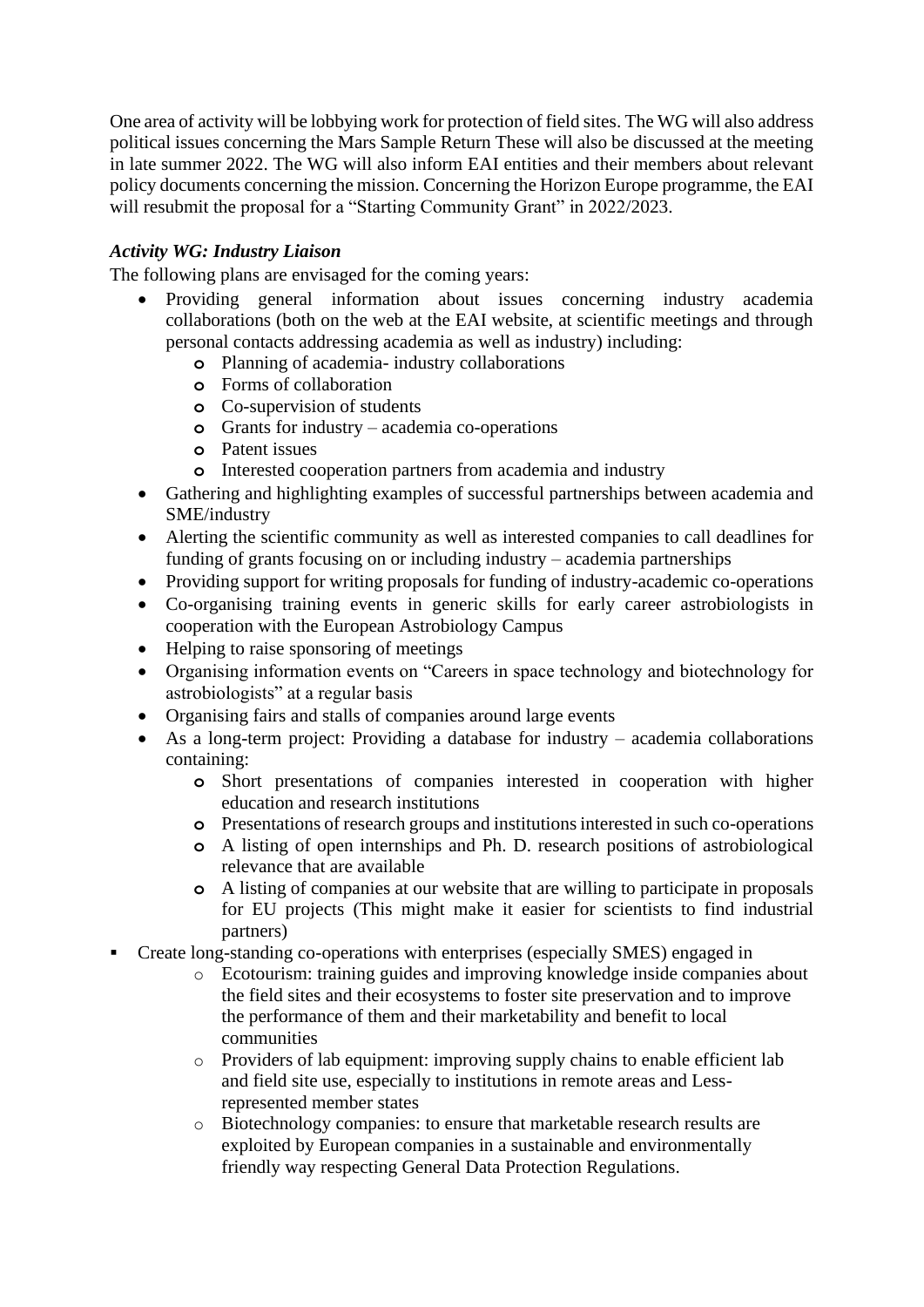- o Mining: Promoting sustainable mining in field sites
- Provide the European economy with expertise and future personnel by training the next generation of scientists and engineers using a holistic and multidisciplinary approach

Many of these things are also part of the proposal for a Research Infrastructure Starting Community proposal.

#### *Project Team: Tracing life and identifying habitable environment*

The ISSI Team proposal The work of the ISSI initiative "TOWARDS A UNIVERSAL TRACERS PORTAL" will carry out an in-person meeting in June 2022 in Bern. It aims to discuss and brainstorm on tracers of habitability as well as tracers of life (together with potential problems regarding nomenclature, misunderstandings between different scientific fields, how to establish a common language) in three different domains: Earth, Solar System and Exoplanets research.

#### *Project Team: "Protoplanetary disks and their physical and chemical processes"*

The team hopes that the submitted proposal for the COST Action will go ahead. If the COST Action is successful, the team will begin recruitment of Action members, and set up management committee and working group chairs and plan activities like scientific cooperations, meetings and summer schools. It the COST Action is unsuccessful, the team will revise and resubmit the proposal in October 2022. In spring 2023 an in-person team workshop will be held at Schloss Ringberg, and the scientific program of this will be aligned with COST Action Working Groups.

The project team *"Impacts and their Role in the Evolution of Life"* will hold a summer school in Nördlingen on the subject on the WG from 4 to 15 September 2023 and a conference in late summer 2024 at the same place. The school will consist of lectures as well as fields work and will be organised in cooperation with local universities, the Ries Crater Museum and the Geopark Ries. Accommodation has been secured and a programme for the summer school is being drafted. Participants of the summer schools will be encouraged to engage also in outreach work. This includes the exhibition "Impacts and Impactors in Art" that will be organised during the conference planned by the project team for 2024 which will take place at a local arts museum and the newly to be created project team "Astrobiology and Arts". A first in-person meeting of the project team is at Rochechouart.

#### *Project team: "Science Fiction as A Tool of Astrobiology Outreach and Education"*

For the current anthology we are currently waiting for a few last essays, introduction and afterword before wrapping up the editing and copyediting phase and getting the book ready for publication (in autumn 2022 as planned). It is going to be accompanied by author and scientist interviews and discussions and an online guide for use in education. If the project is successful, a second volume could be prepared for publication in 2024. Other future plans include seminars and workshops on the role of science fiction in communicating science.

#### *Project team: "Mars Sample Return"*

The MSR-PT aims to support the preparation and realization of the Mars Sample Return (MSR) initiative, focusing on the European contribution for astrobiology aspects, and also working concurrently with related international efforts, mainly the activities of ESA and NASA. This project team will support the scientific agenda of MSR by direct research activities (providing expertise in astrobiological disciplines indispensable for MSR, such as microbiology,